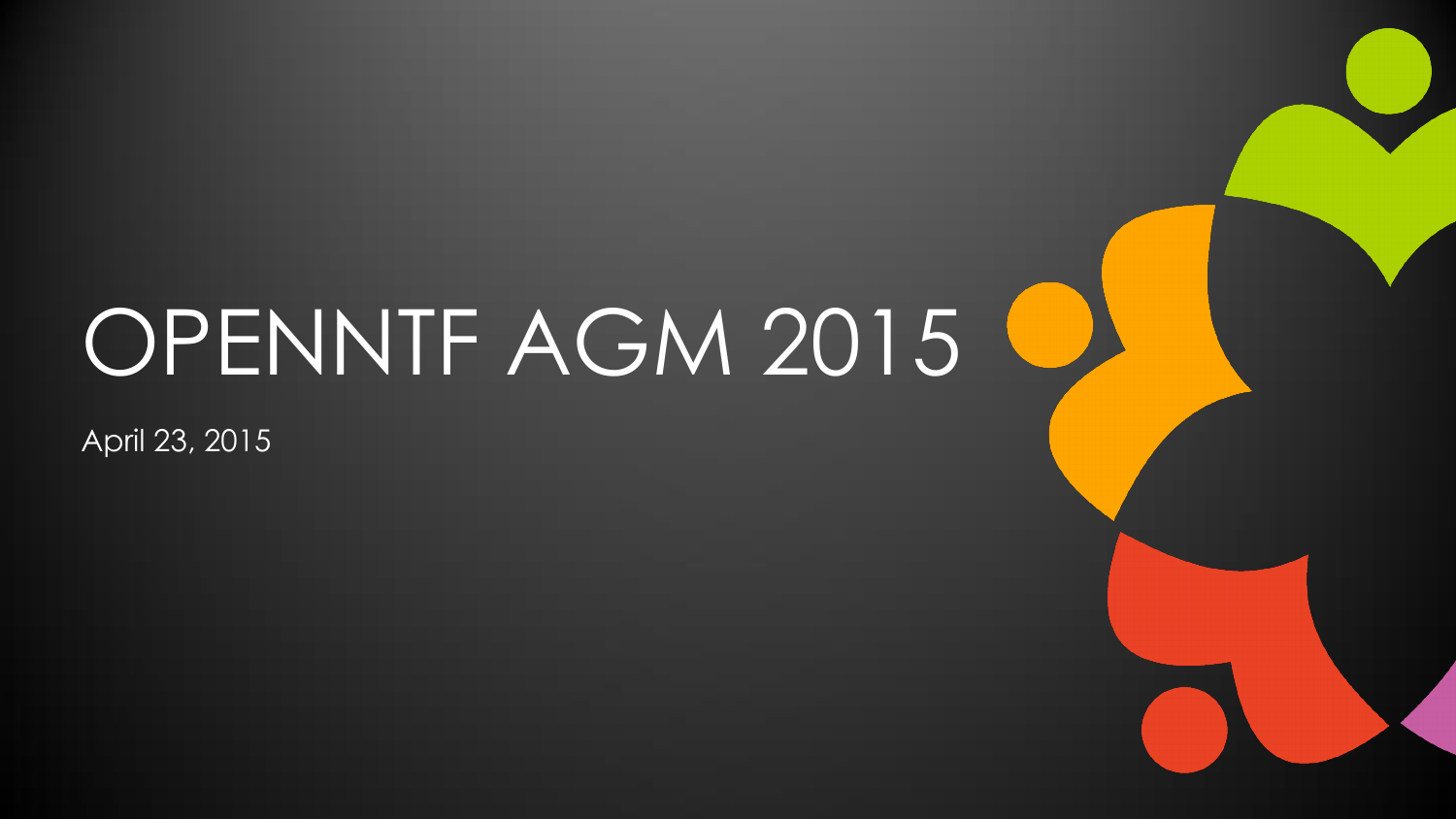# CHAIRMAN'S REPORT

Christian Guedemann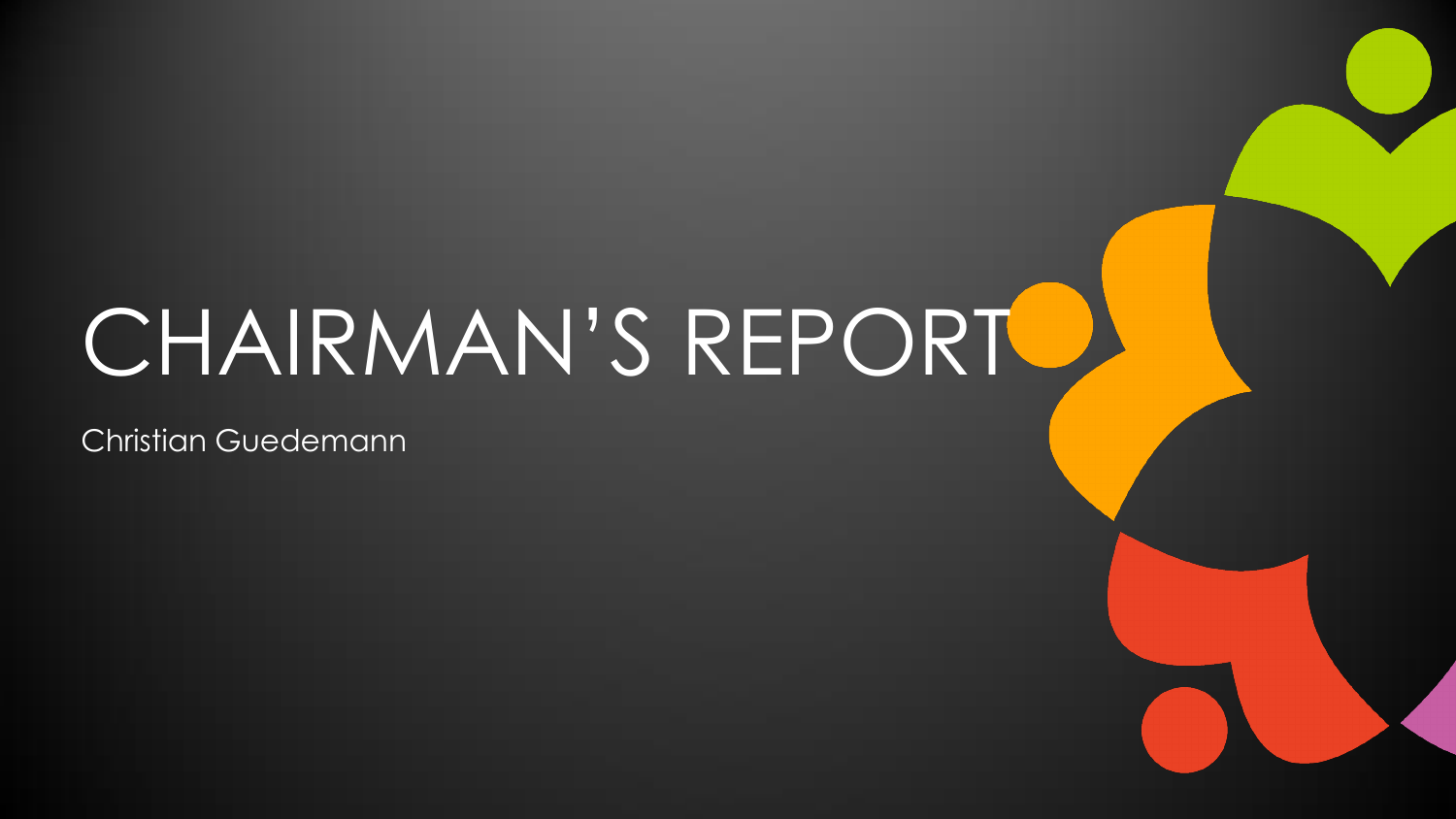# SOME STATISTICS

- Still up to 60k Views per Month
- New Projects and Releases are slowing down
- The ExtLib is again on a 6 week release cycle
- Collaboration Today is now managed independent from the board

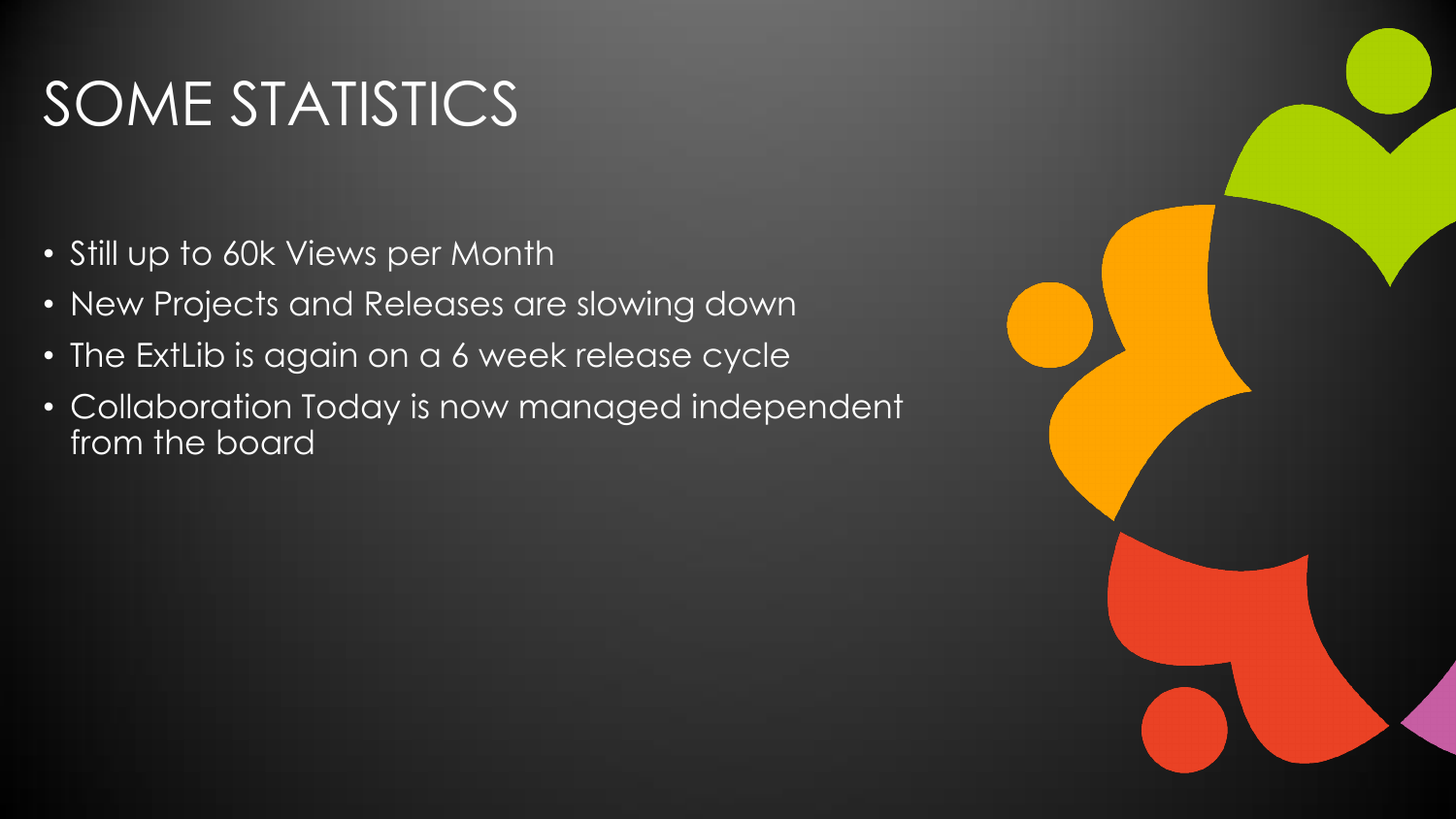#### WELCOME BACK – EXTLIB ON GITHUB

- The Extlib is on Github
- Easy to fork
- Process to accept contribution from the community is in place
- Process is proven and contribution are already implemented
- Thanks to the IBM XPages Team, it was a long successful journey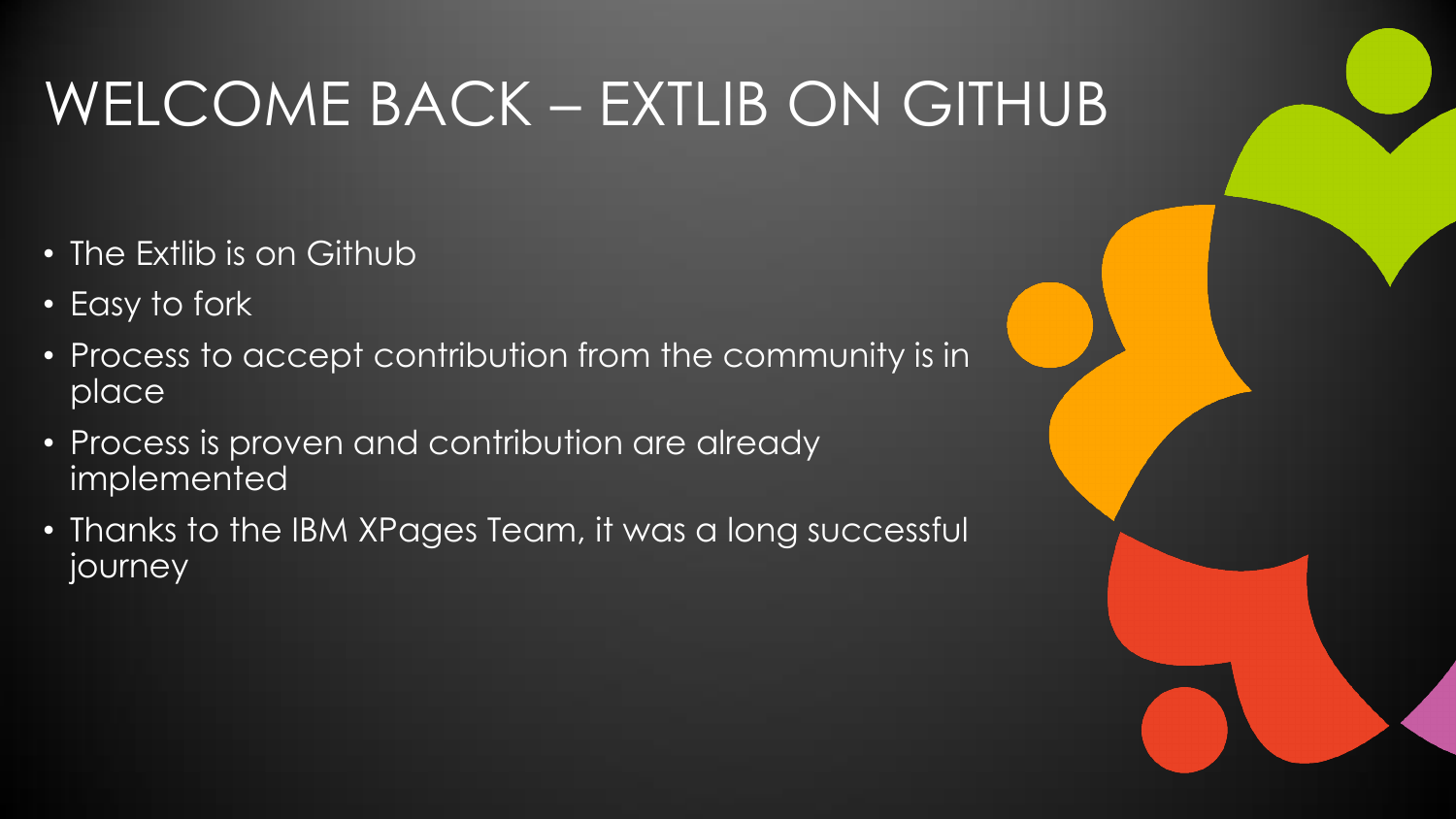#### HELLO ATLASSIAN, HELLO NEW PROCESS

- OpenNTF is entitled to use the whole Atlassian Suite
- Community and Process is Key for new Projects
- CI is in Place and the build of all Essentials Parts is underway
- More on this topic from Nathan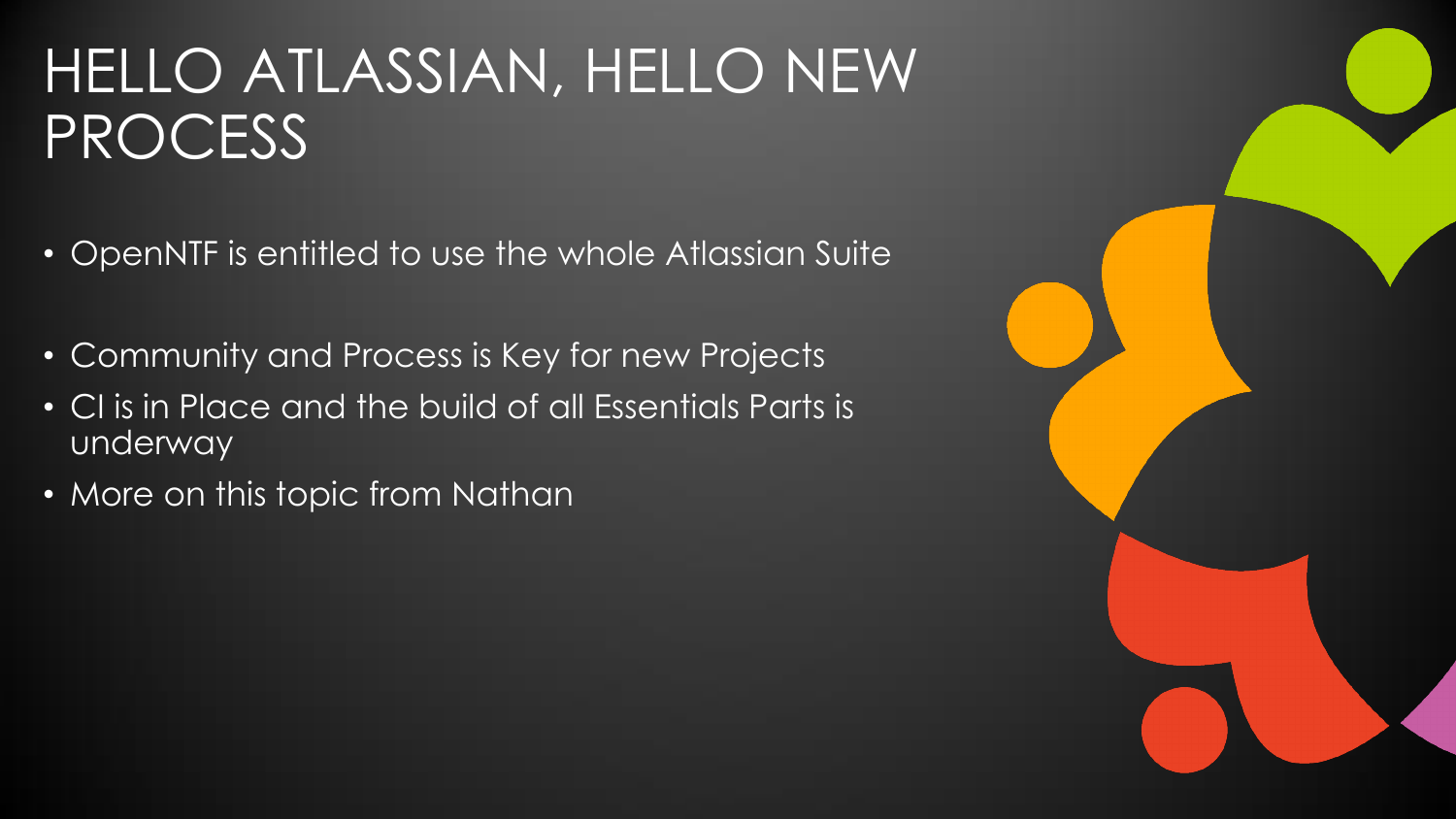#### PLANS 2015

- Implement the new process
- Building communities around several topics, for example
- XPages.info
- Social Business Toolkit
- Build and Testpattern 4 XPages
- Beer is the currency for Social Campaign

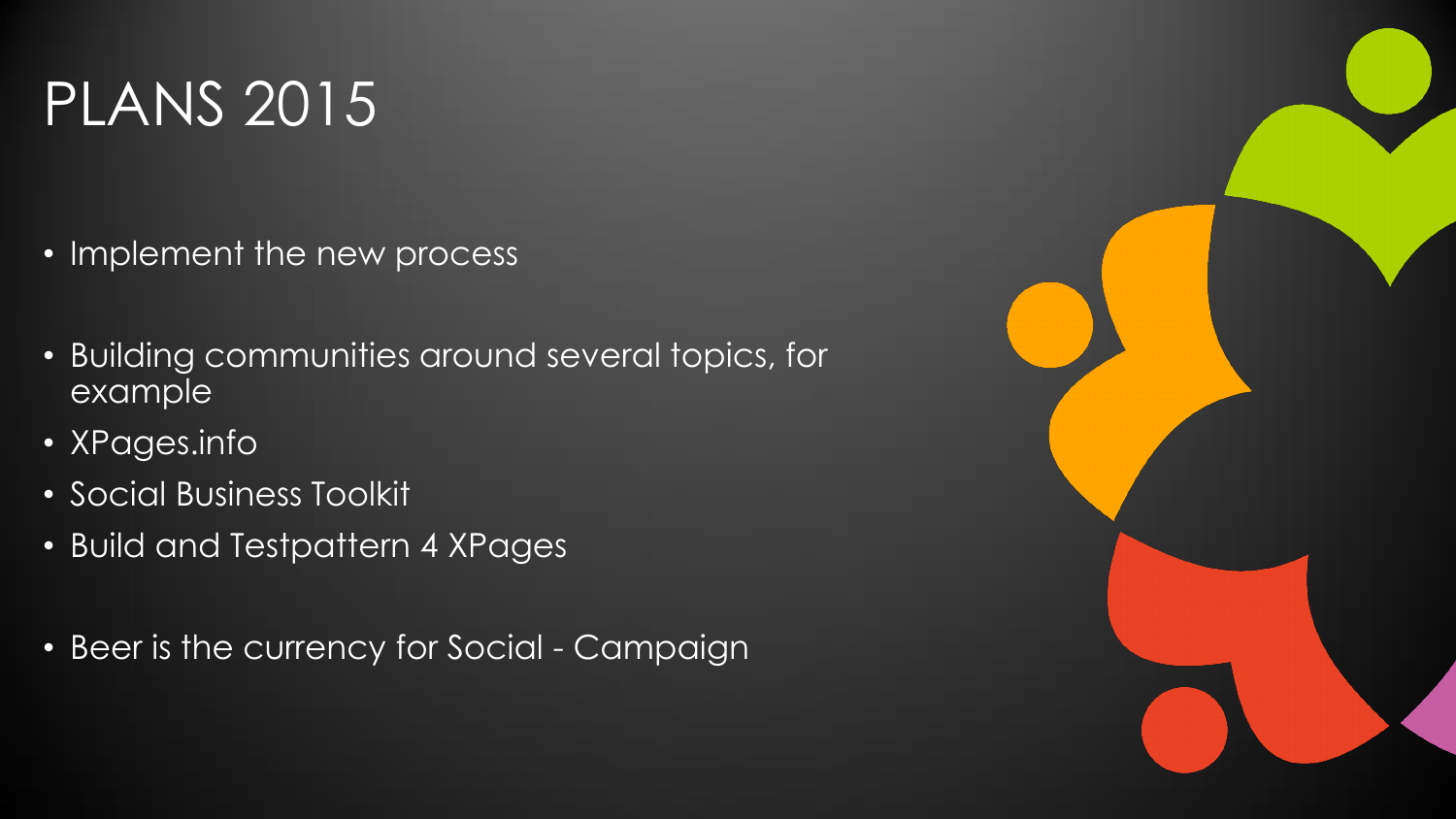# FINANCIAL REPORT

Corey Davis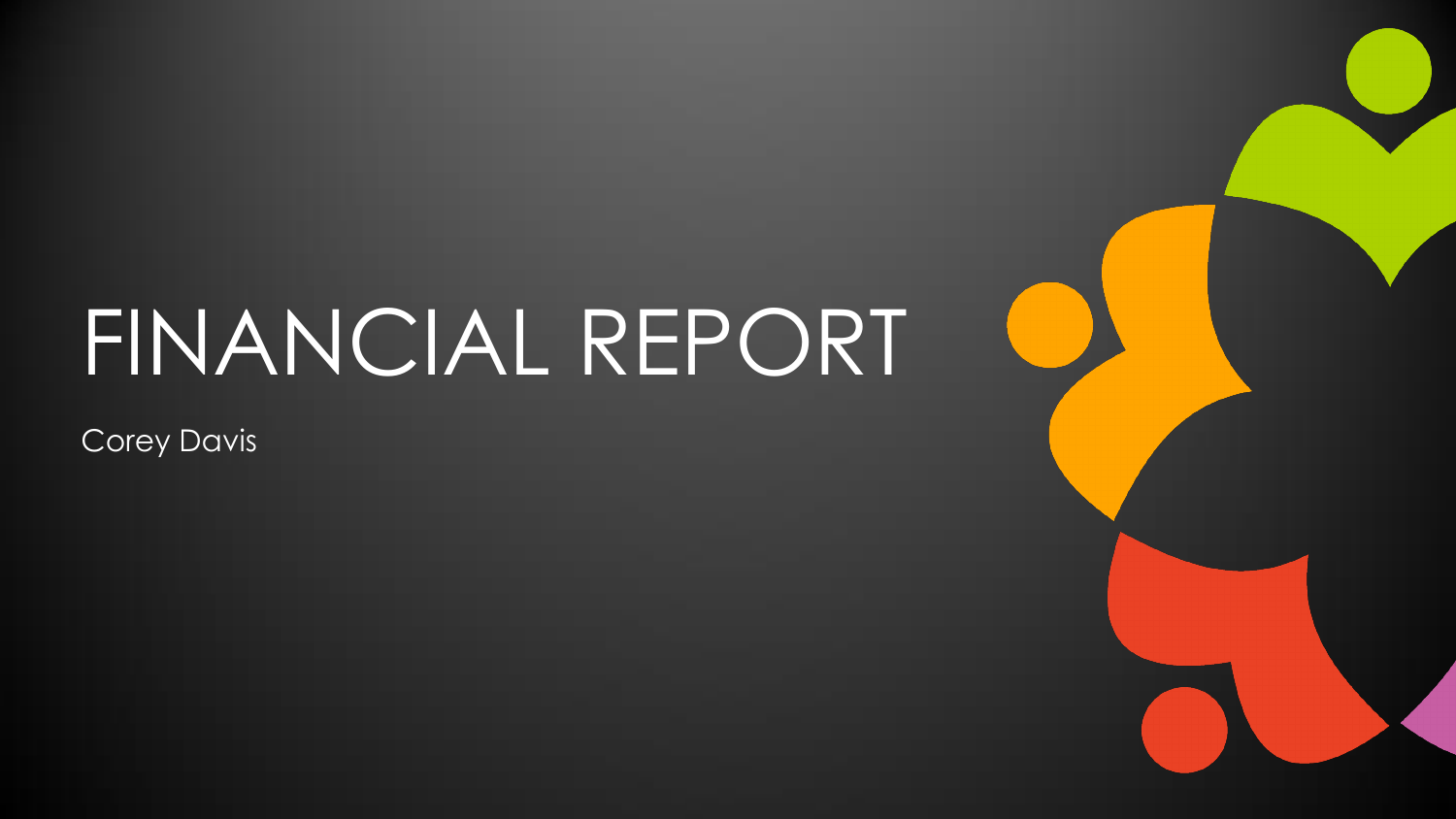### FINANCIAL REPORT

- Revenue model is based on web site advertising
- No other source of income
- Average decline of 23% in advertising income yearover-year for previous 3 years
- Financial sponsorship is provided by business partners for some large contests
- Smaller contests are usually fully financed by OpenNTF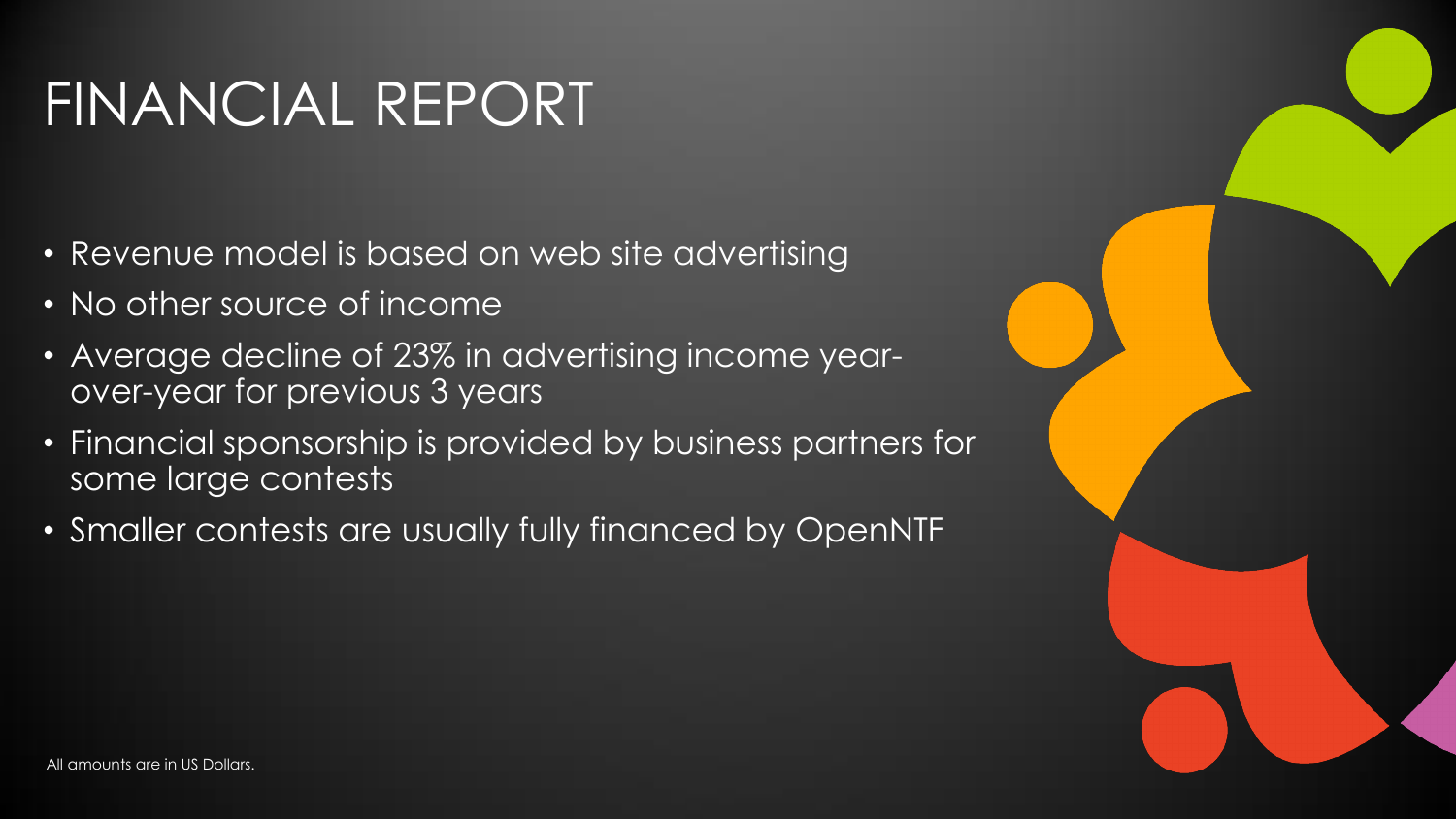#### FINANCIAL REPORT – LAST 12 MONTHS

- Income (April 2014 April 2015):
	- Advertising: \$11,012
- Expenses (April 2014 April 2015):
	- Conference Sponsorships: -\$5,700
	- Domain Fees: 460
	- Legal Fees:  $\frac{142}{2}$
	- Taxes:  $\sqrt{375}$
	- Bank Fees: -\$237
	- *Expenses Sub-total: -\$6,214*
- *Total: \$4,789*

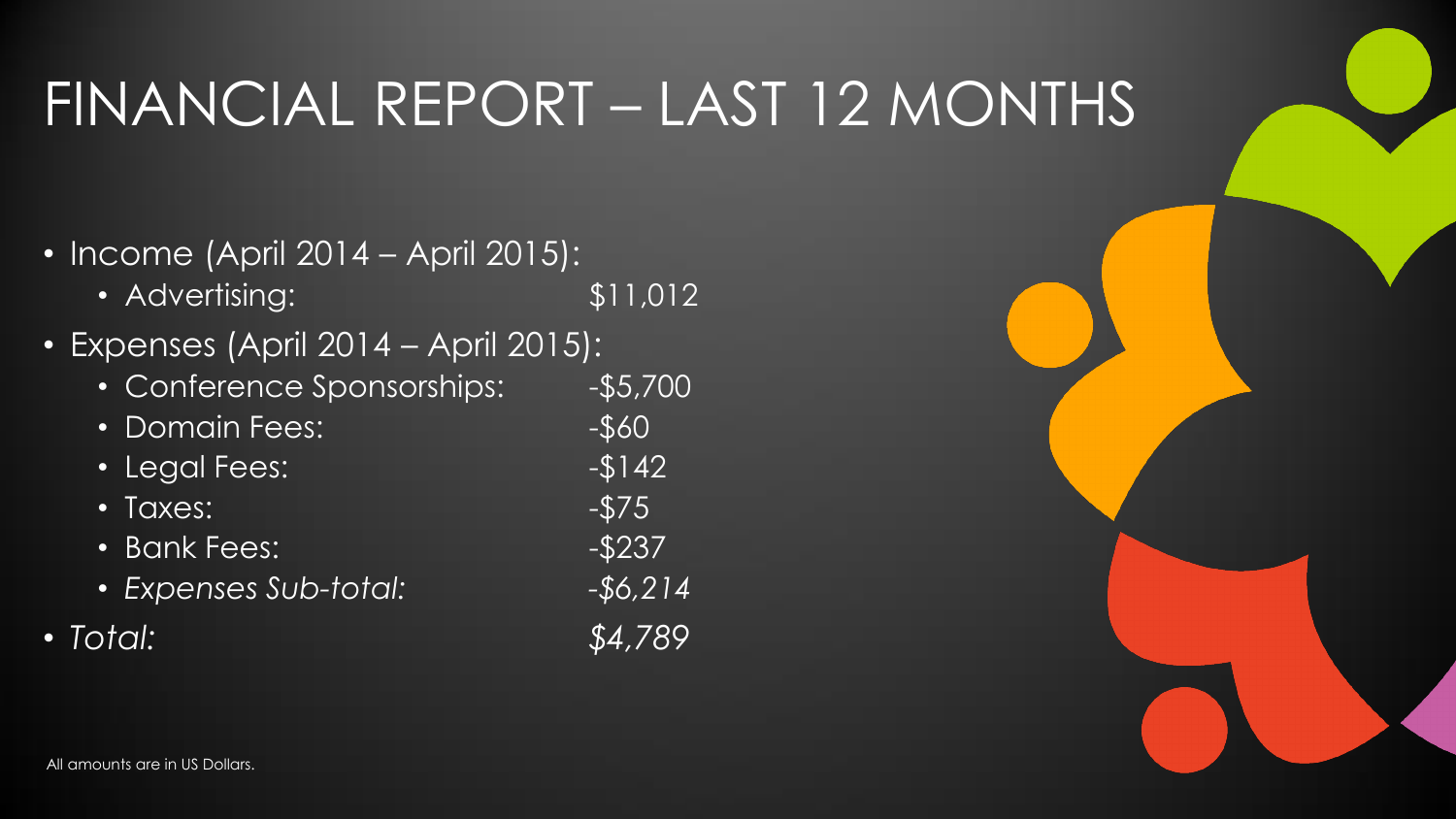### FINANCIAL REPORT – NEXT 12 MONTHS

- Income Projected (April 2015 April 2016):
	- Advertising: \$8,500
- Expenses Projected (April 2015 April 2016):
	- Conference Sponsorships: 45,000
	- Domain Fees: 475
	- Taxes:  $\sqrt{375}$
	- Bank Fees: 3260
	- *Expenses Sub-total: -\$5,410*
- *Total: \$3,090*

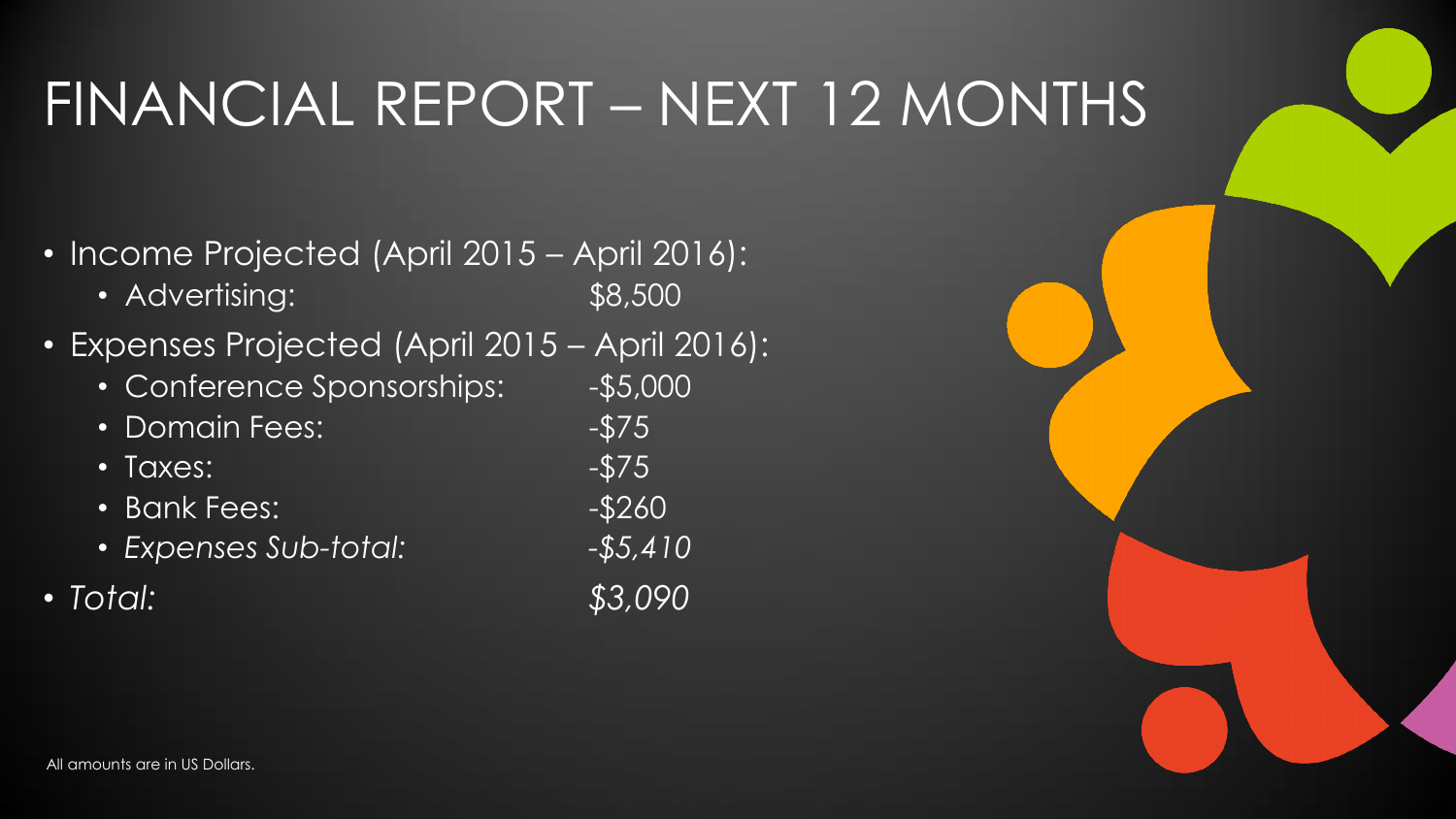# IP MANAGER REPORT

Peter Tanner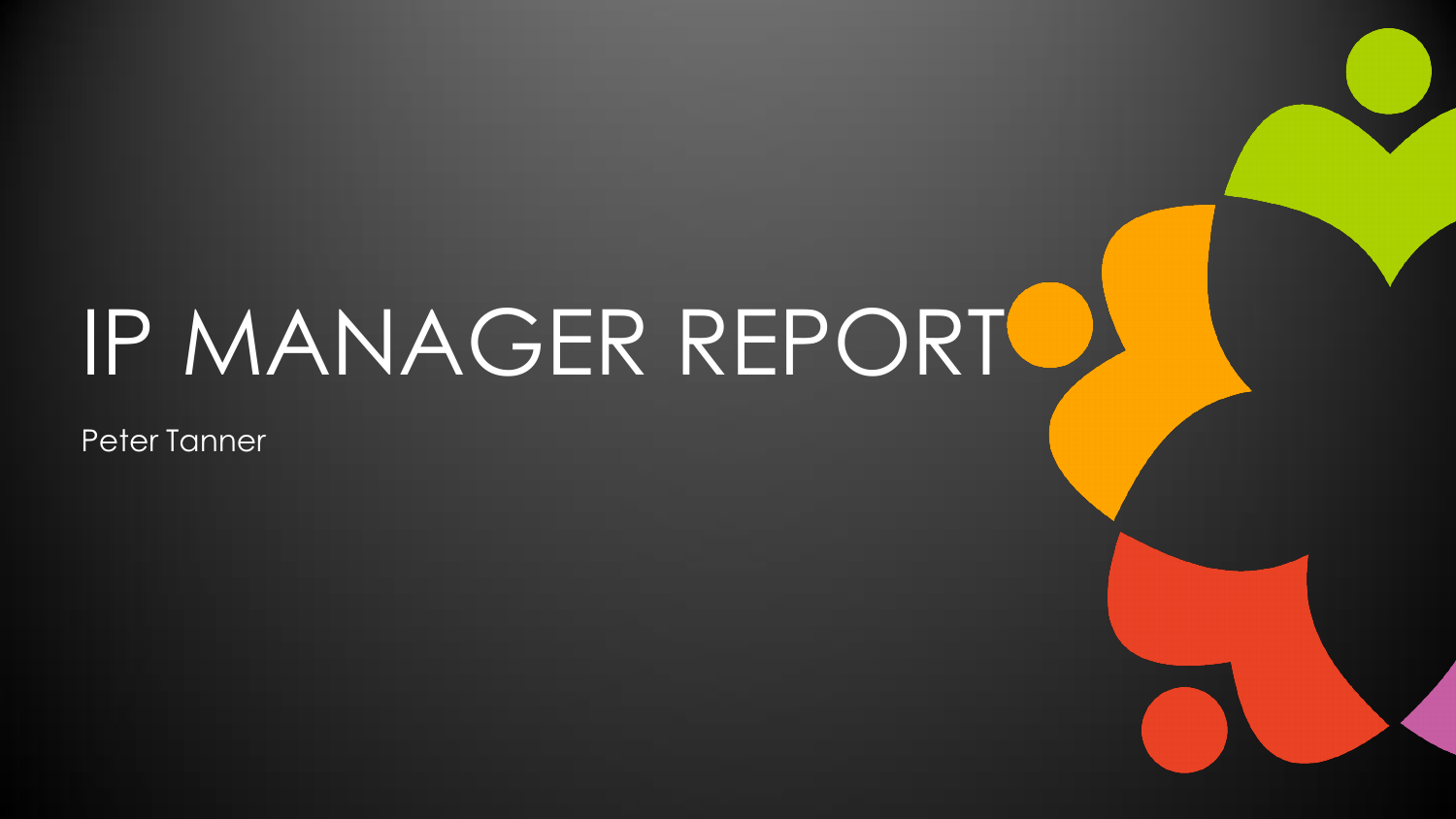# SOME STATISTICS

- Now 733 approved contributors
	- Up from 700 last year
	- 427 in IBM / GBS CCLA's
	- 306 from other companies / independent
- 57 project repositories now on GitHub
	- Will be transitioned to Stash
- No serious IP issues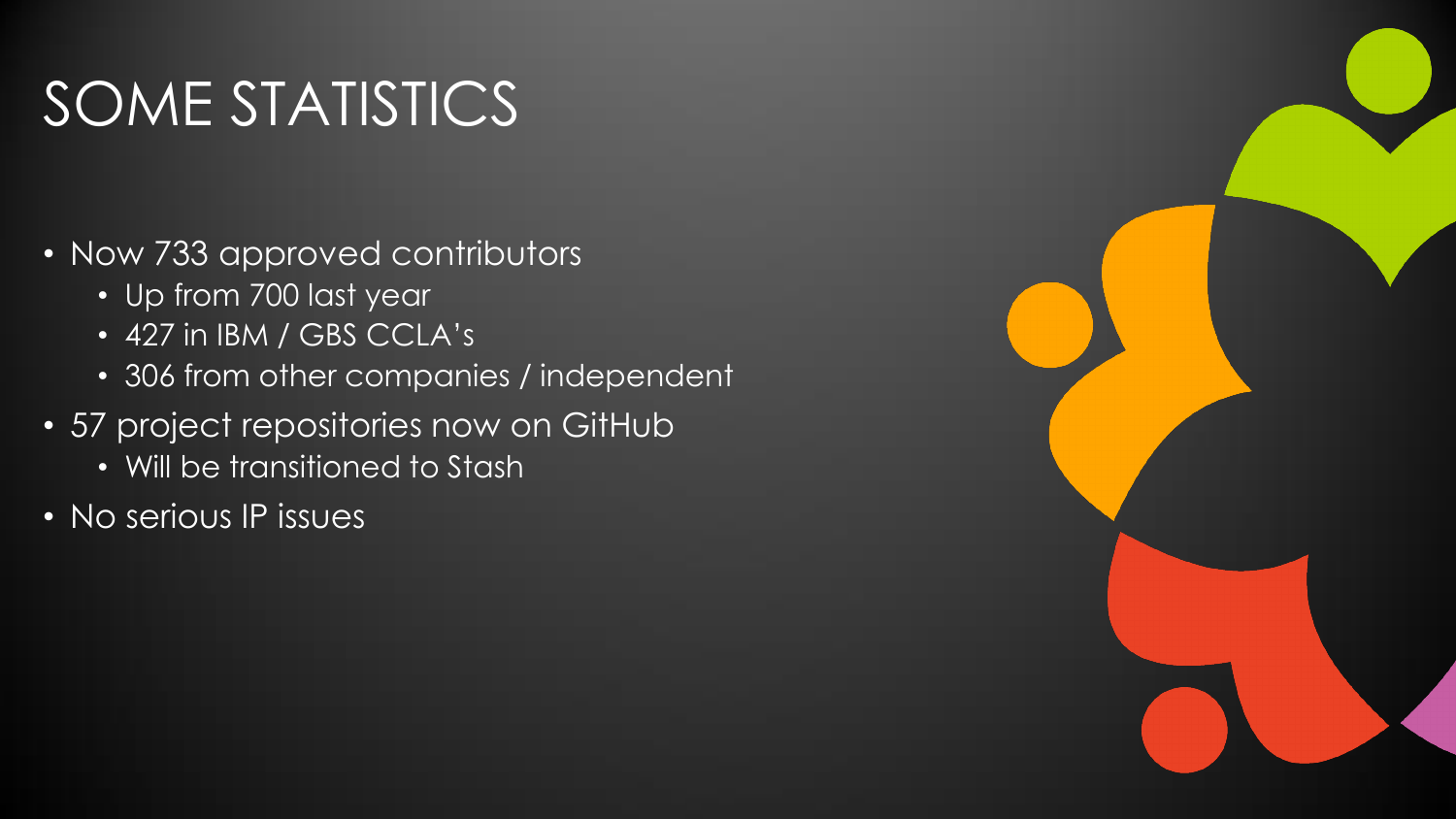# OPENNTF ELECTIONS

- SEPTEMBER 2014
	- 5 Member Directors (6 candidates)
	- 3 Contributor Directors (4 candidates)
- SEPTEMBER 2015
	- 4 Member Director posts up for renewal
	- 3 Contributor Director posts up for renewal

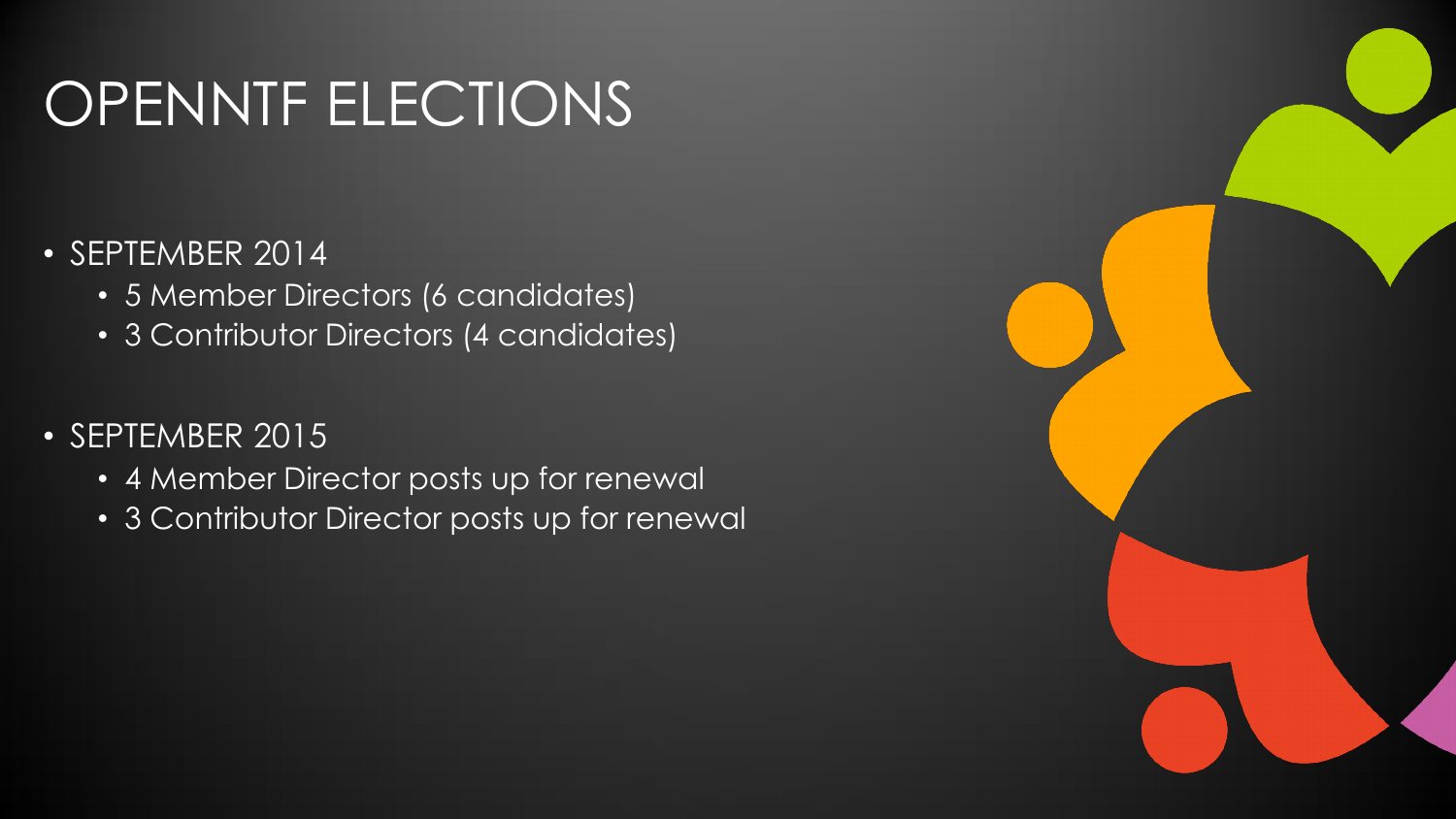# TECHNICAL WORKING GROUP REPORT

Martin Rolph / Paul Withers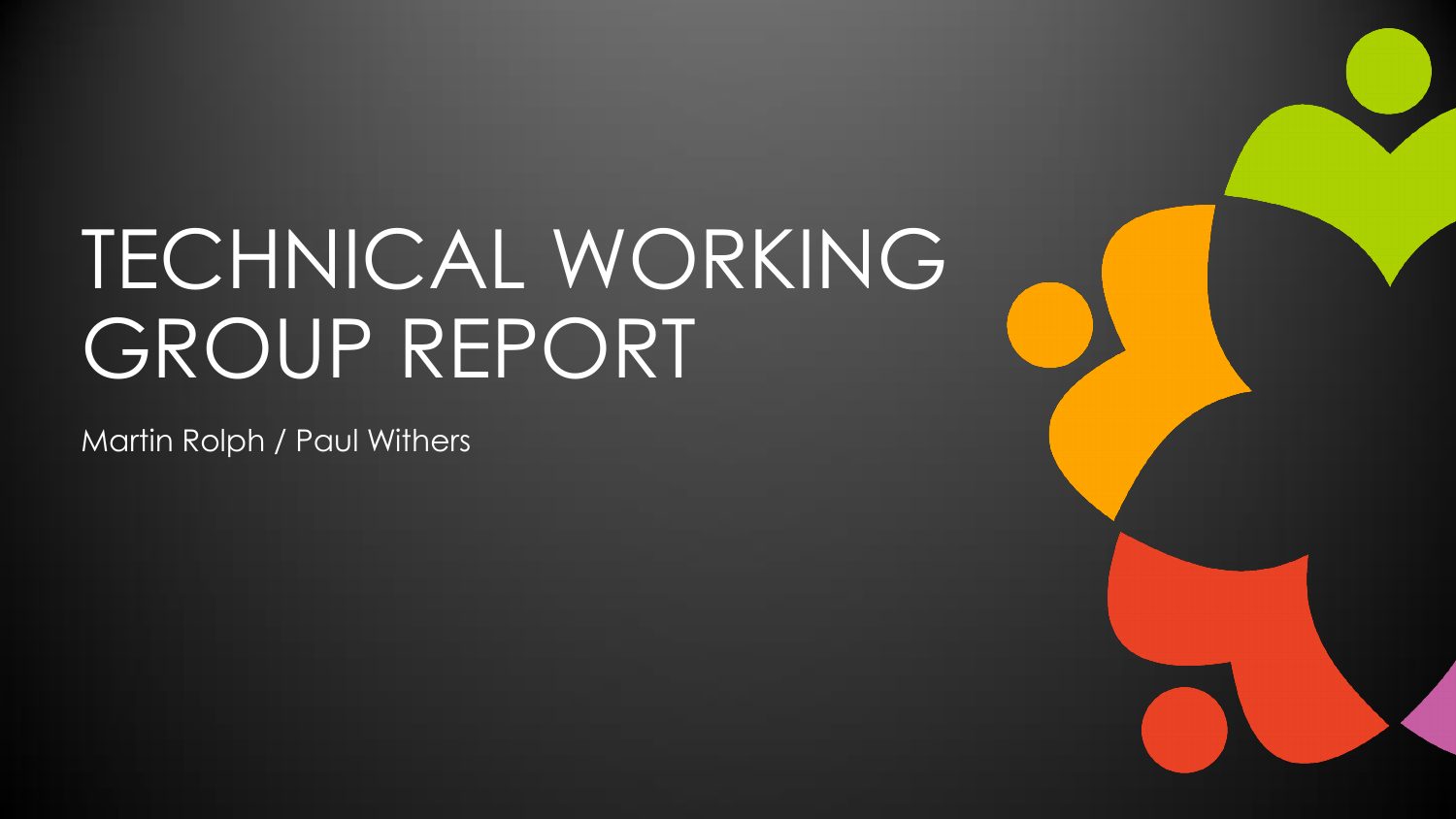#### INFRASTRUCTURE

- Server upgraded
	- Greater resilience as we have oss1 & failover to oss2
	- Some teething problems, promptly resolved
- Atlassian suite provided by Atlassian (thanks!)
- Installed by Promonic.NET (thanks!)
- Login to Atlassian suite via openntf credentials

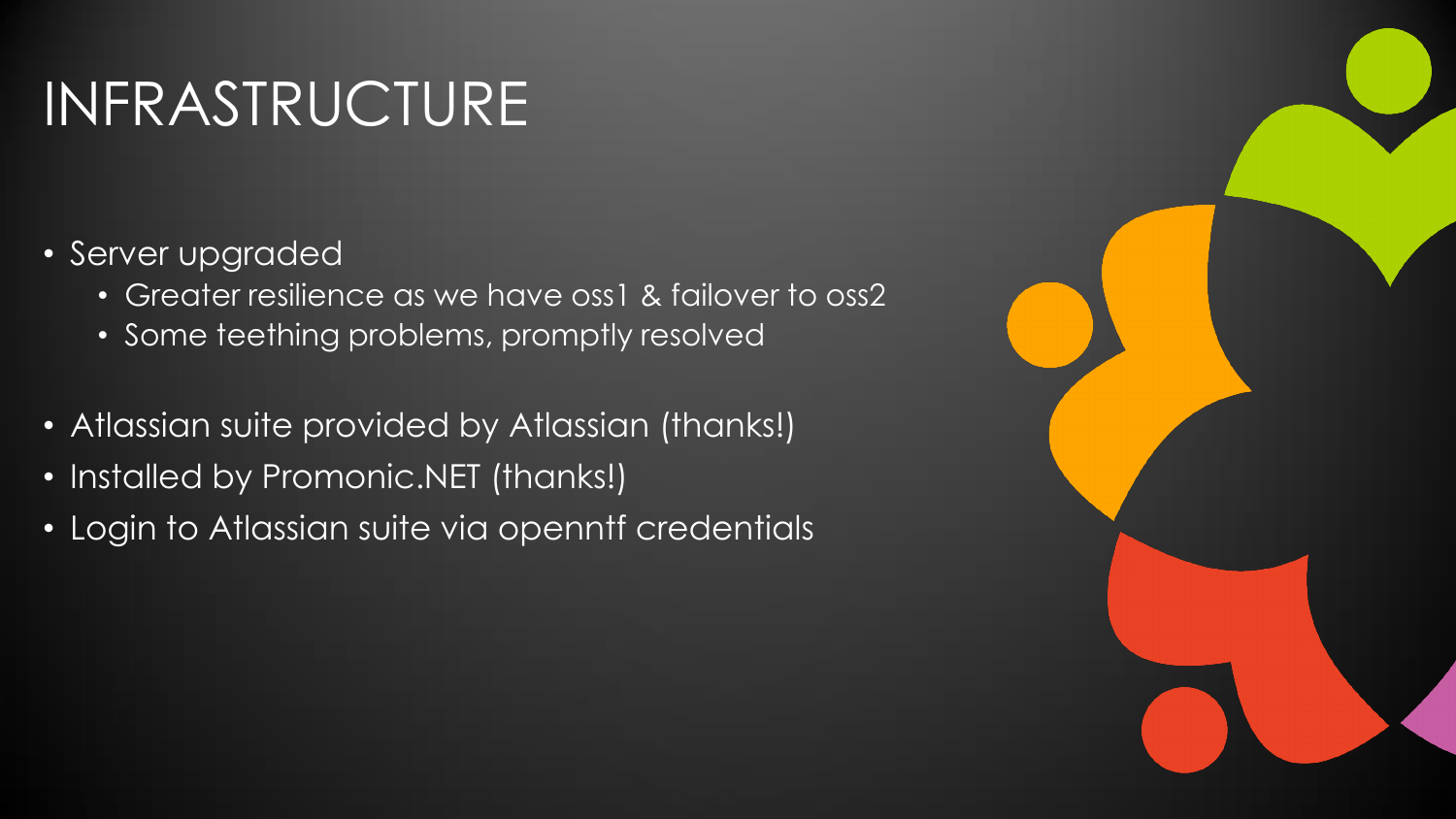### FUTURE DIRECTIONS

- Single theme for openntf.org & Xsnippets
- XSnippets to go onto Bluemix when build pack is available

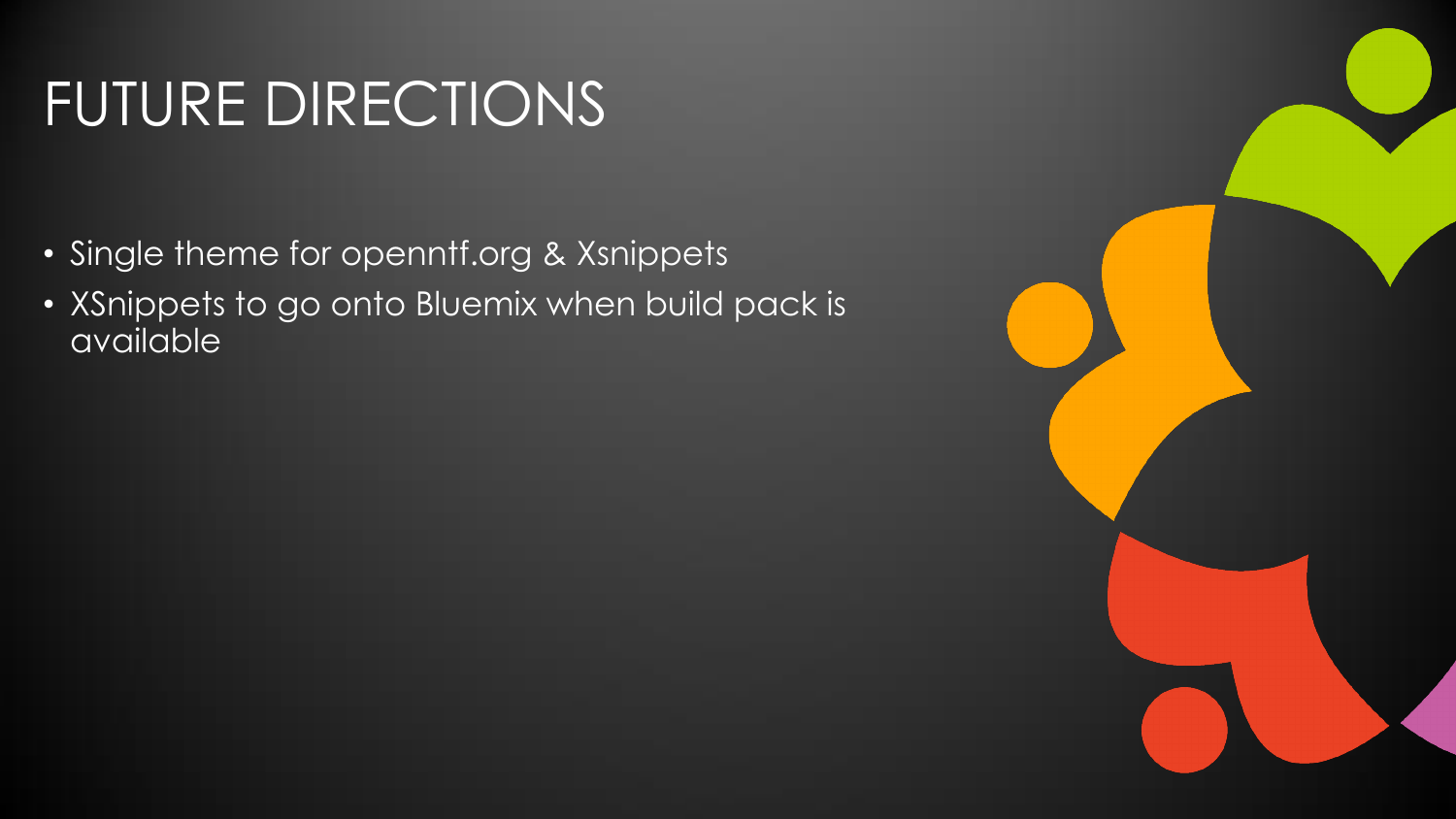## NEW WEBSITE CONTENT

- Static content on website is out-of-date
- No structured site map
	- Pages link off to pages, no hierarchy
- Review of content
- Commitment to regularly review
- Call to action for user reviews on projects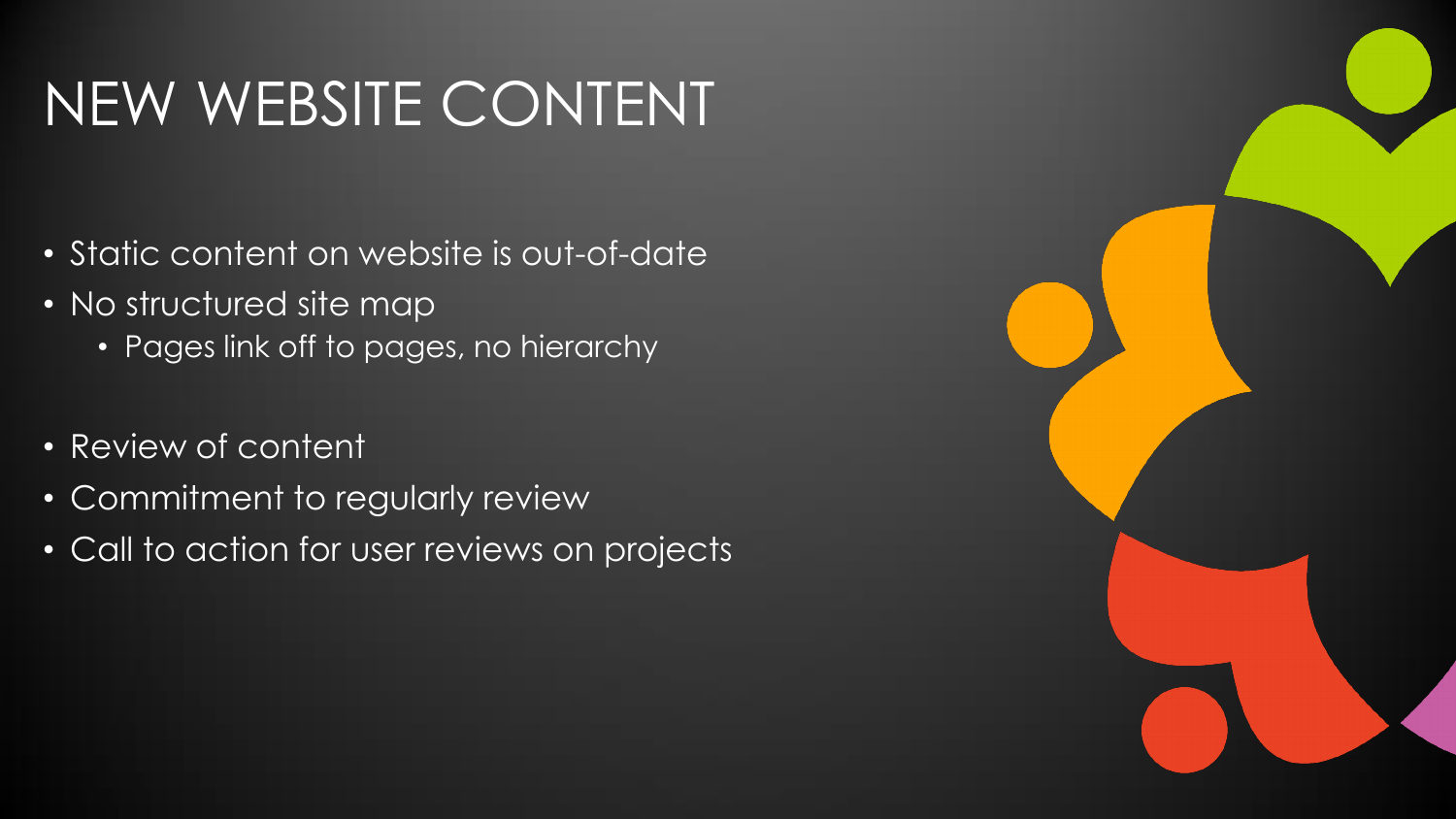# 2015 PROCESS **CHANGES**

Nathan T Freeman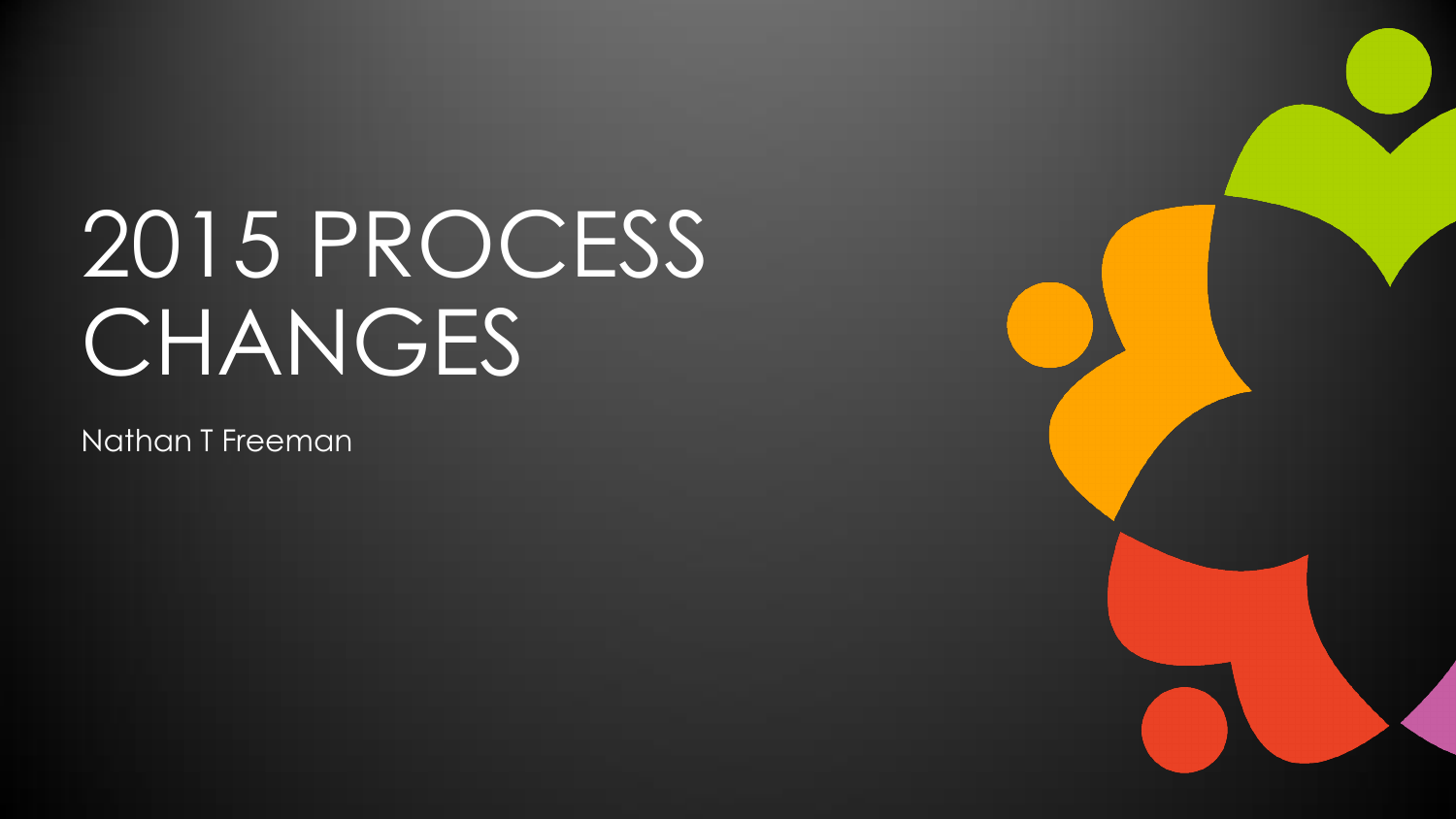#### **MHAS**

- Fewer projects
- Larger scale
- More Java
- Market expectations
- "Be the change"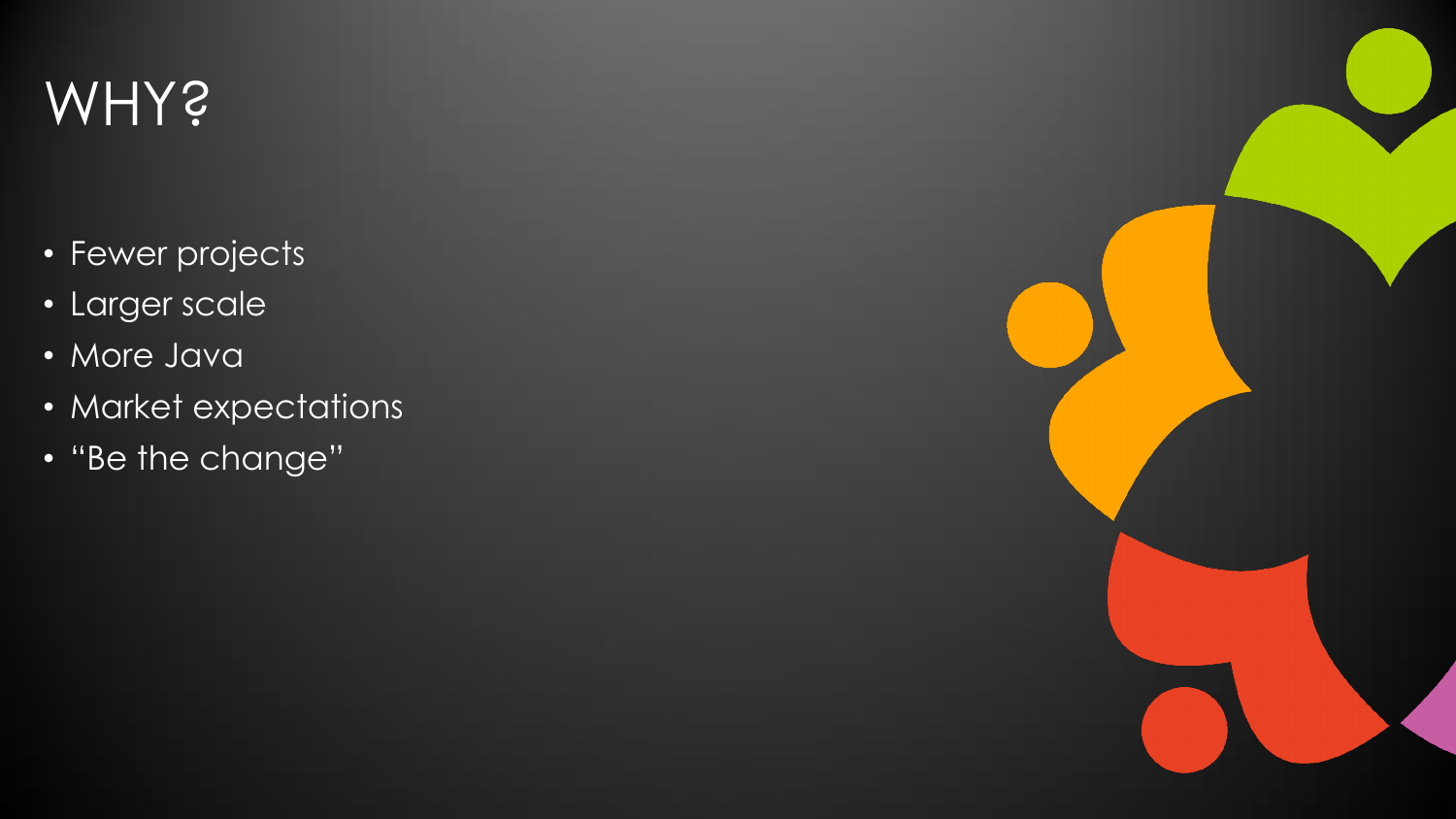#### WHAT?

- Atlassian stack
- JIRA project & issue tracking
- Stash git repository management
- Bamboo continuous integration
- Confluence collaboration
- SourceTree for developers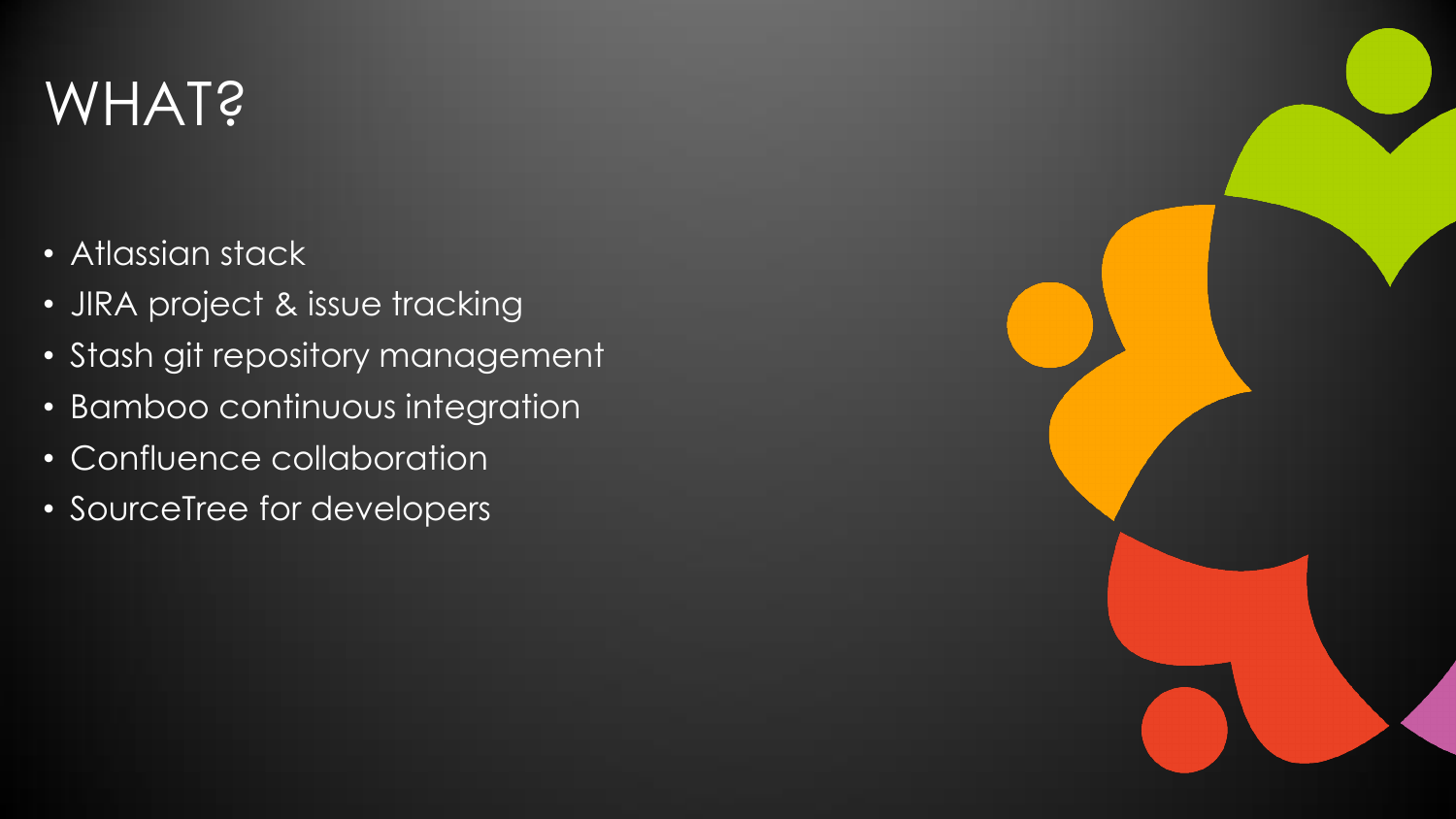#### HOW<sub>S.</sub>

- [https://jira.openntf.org](https://jira.openntf.org/)
- [https://stash.openntf.org](https://stash.openntf.org/)
- Domino LDAP integration
- Further integration into projects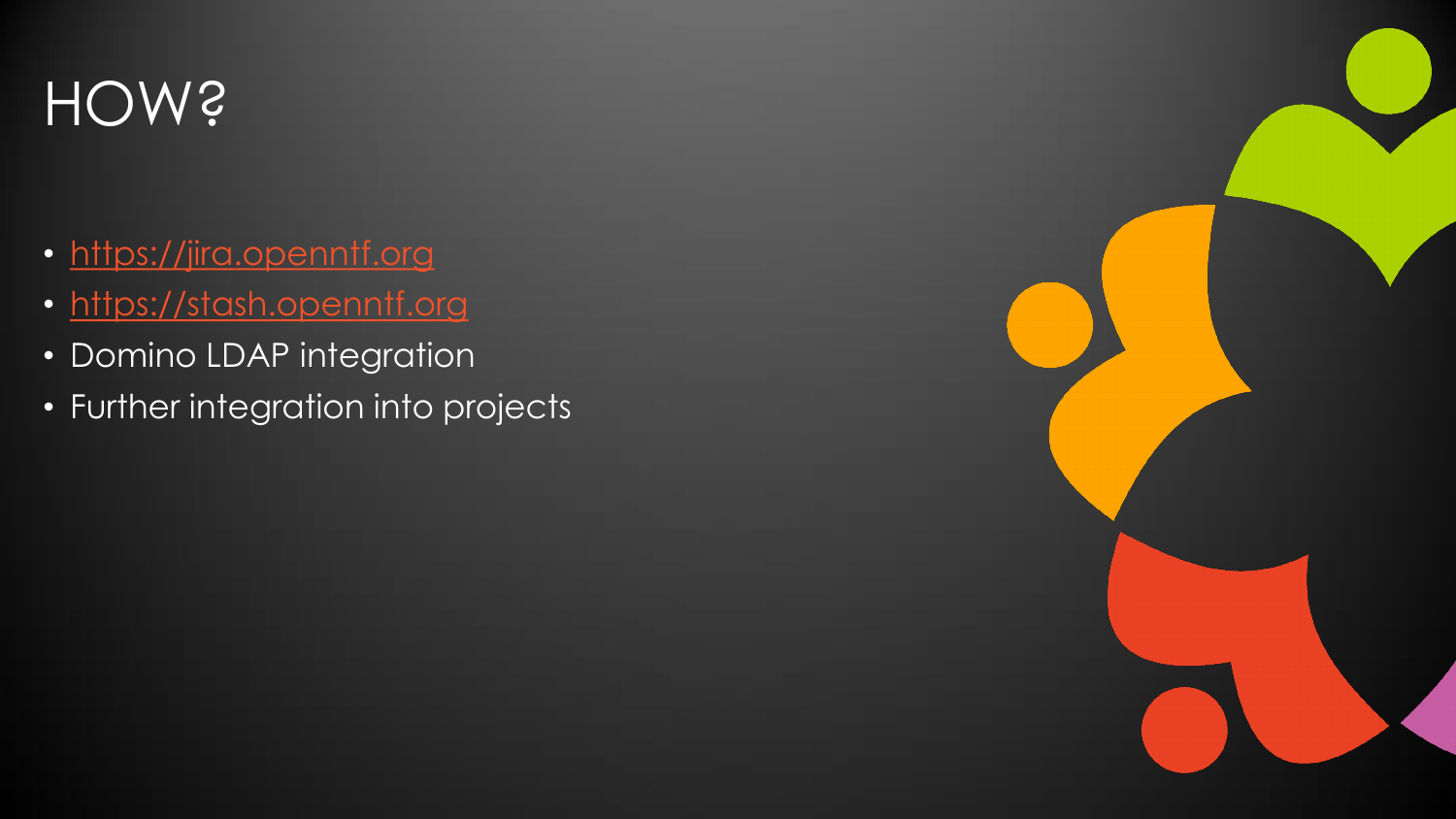#### **WHEN?**

- Jira and Stash are available today
- Confluence still in progress
- Legacy release process deprecated by year-end
- Documentation to be completed by May 15

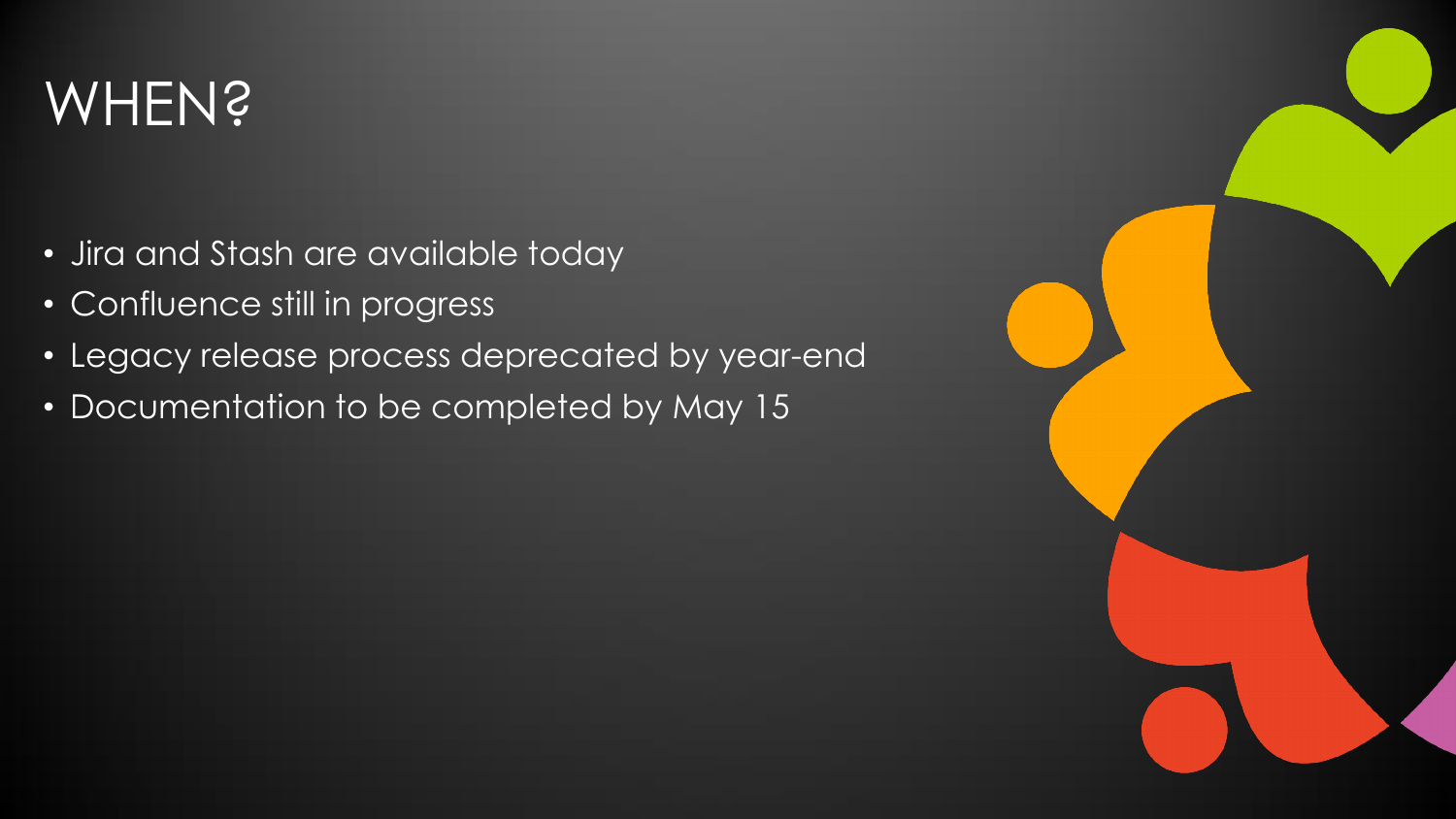## 2016 OPENNTF CONFERENCE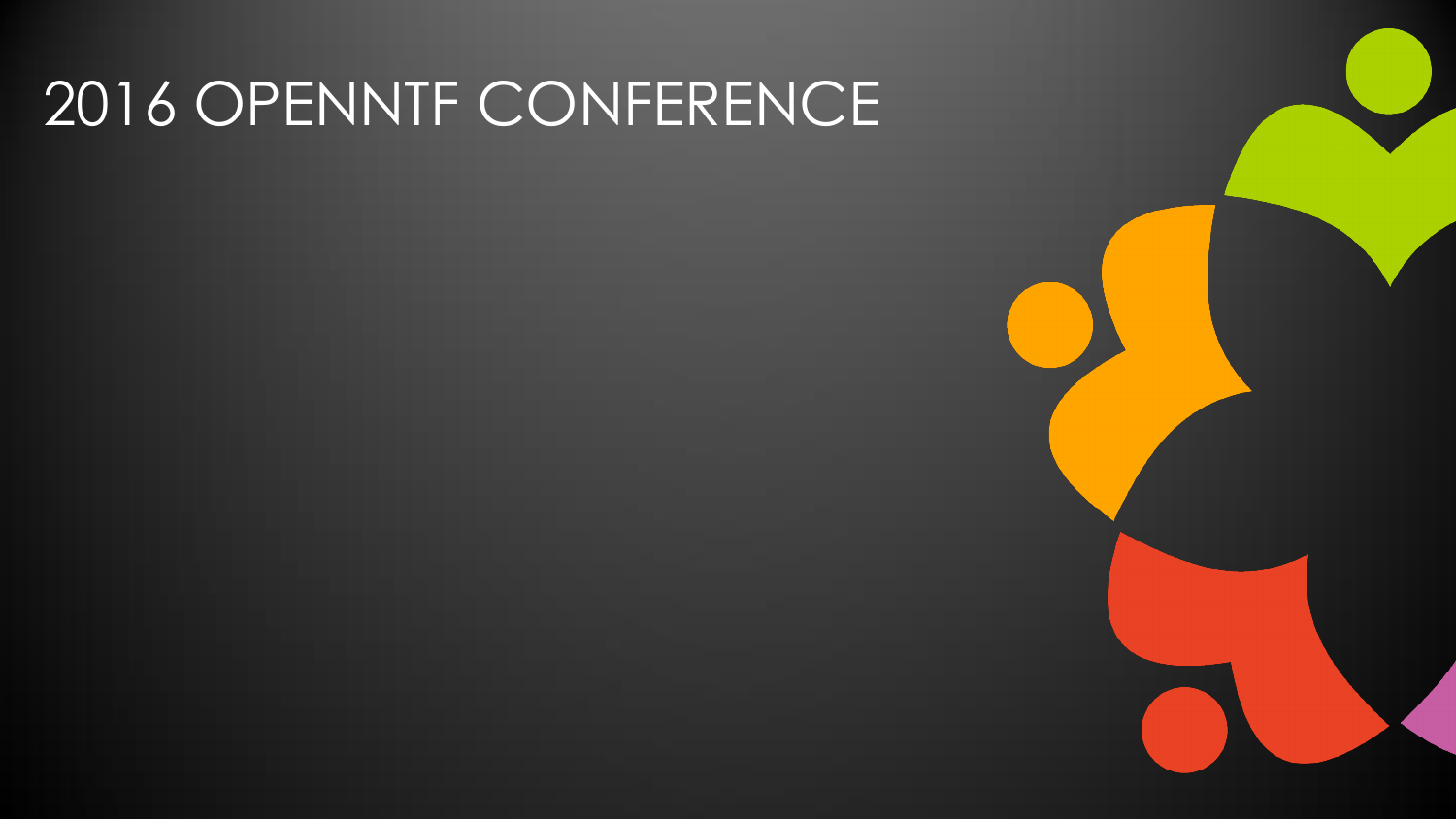## A GLOBAL CONFERENCE

- Technical
- Inclusive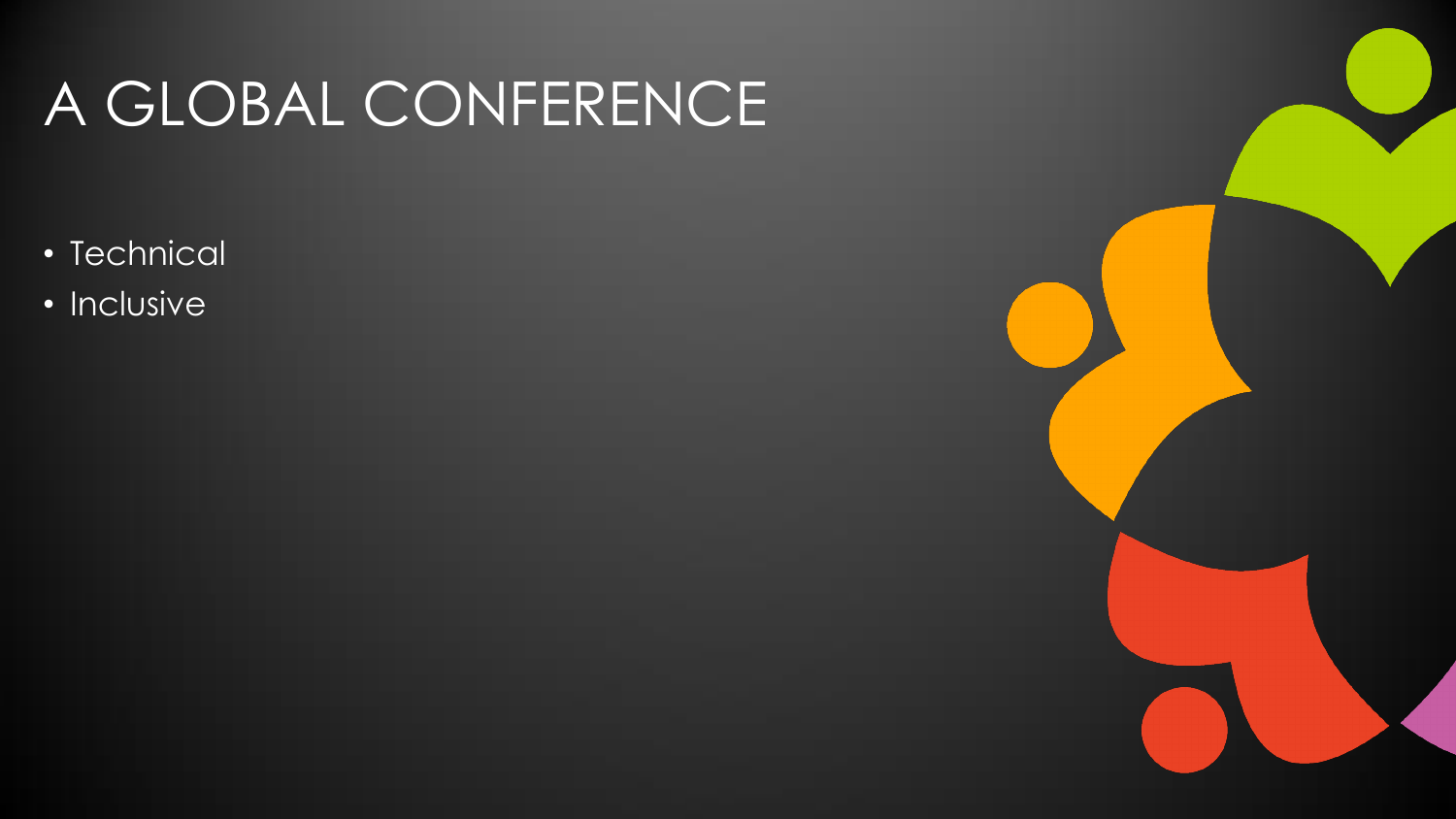## TARGETS

- Q1 2016
- 3 days
- \$495 ticket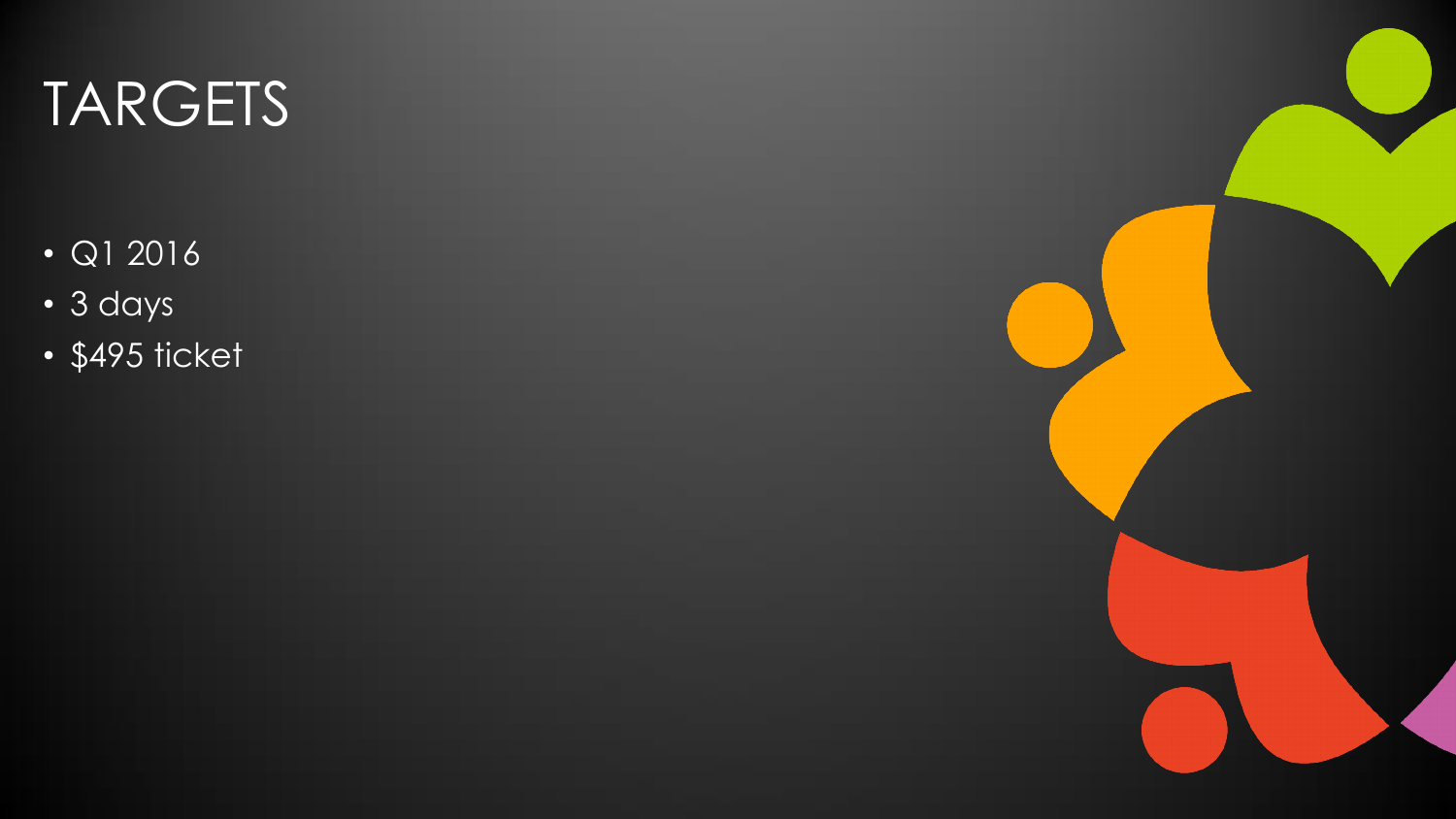### NEW APPROACHES?

- TED-style track?
- Digitally enabled?
- Different sponsorship?
- Unconferencing?

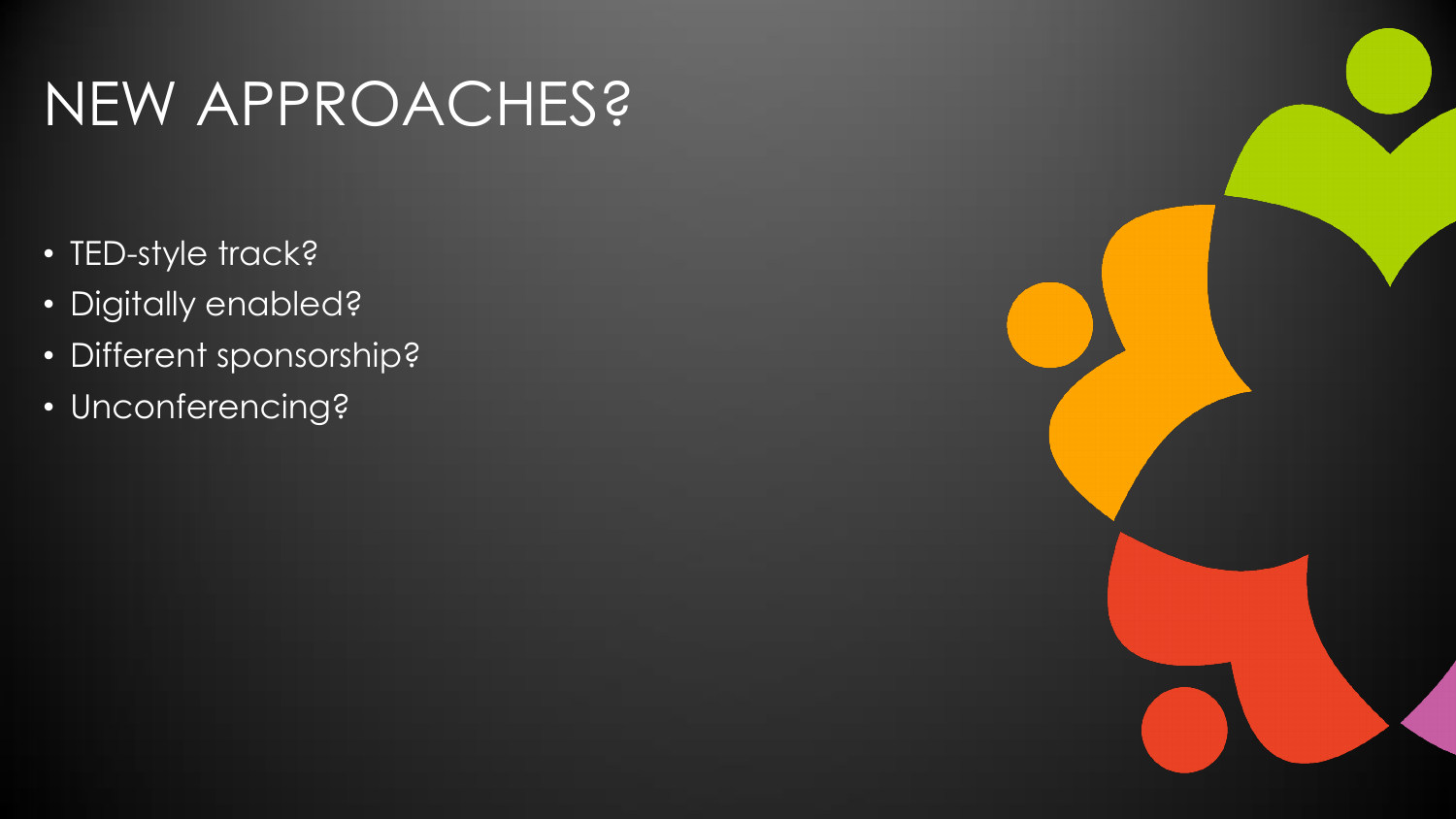### FEEDBACK NEEDED

- Major financial commitment
- What would move you to attend?
- What would move you to sponsor?
- What would move you to present?
- Kickstarter?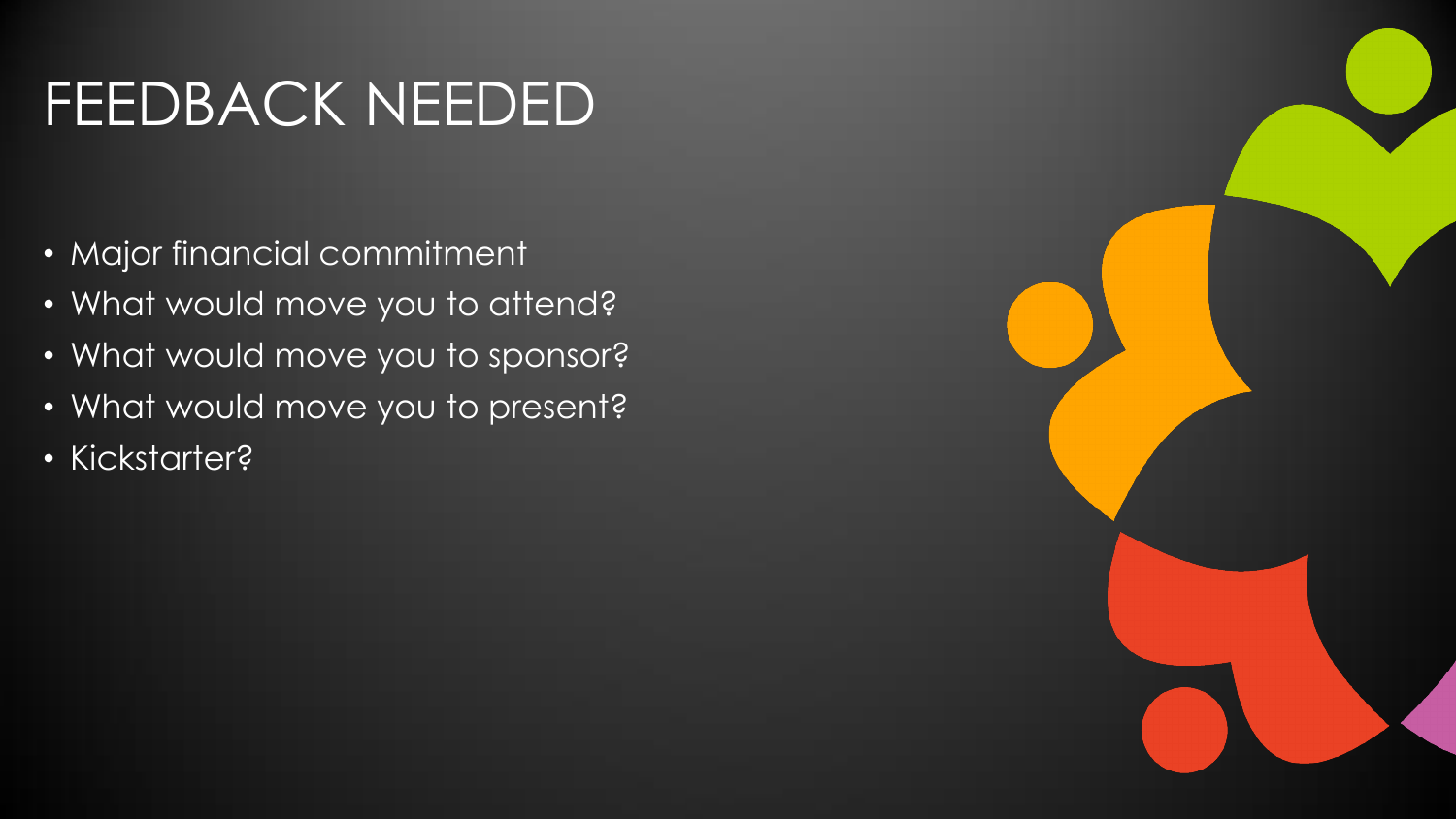# CHAIRMAN'S CLOSING

Christian Guedemann